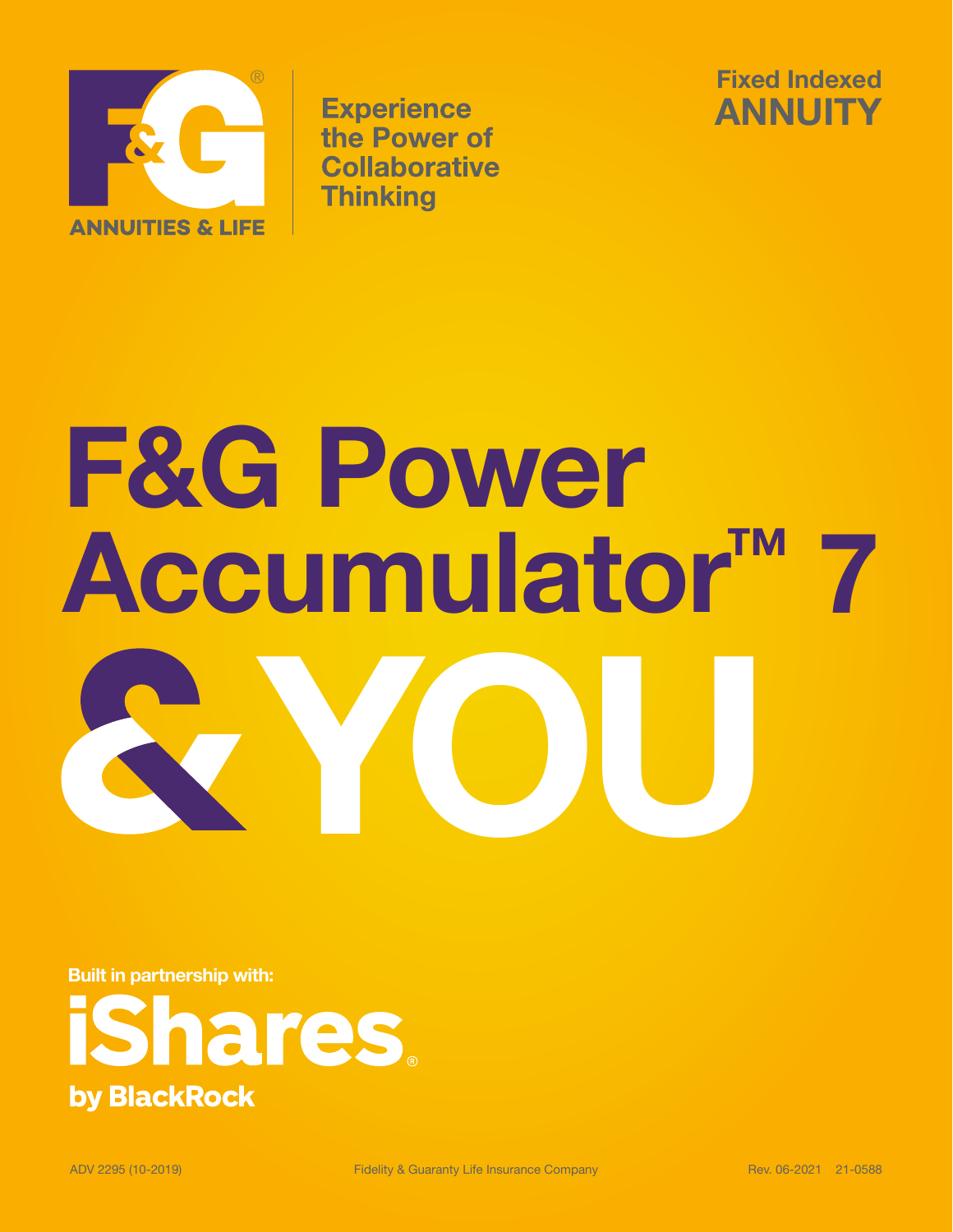# **F&G Power Accumulator 7 helps you:**

- **• Preserve your savings** with indexed growth potential and no downside market risk
- **• Meet expenses** with access for qualifying health conditions and limited partial withdrawals
- **• Leave a financial legacy** with a death benefit for peace of mind



*F&G Power Accumulator 7, a flexible premium, deferred, fixed indexed annuity.*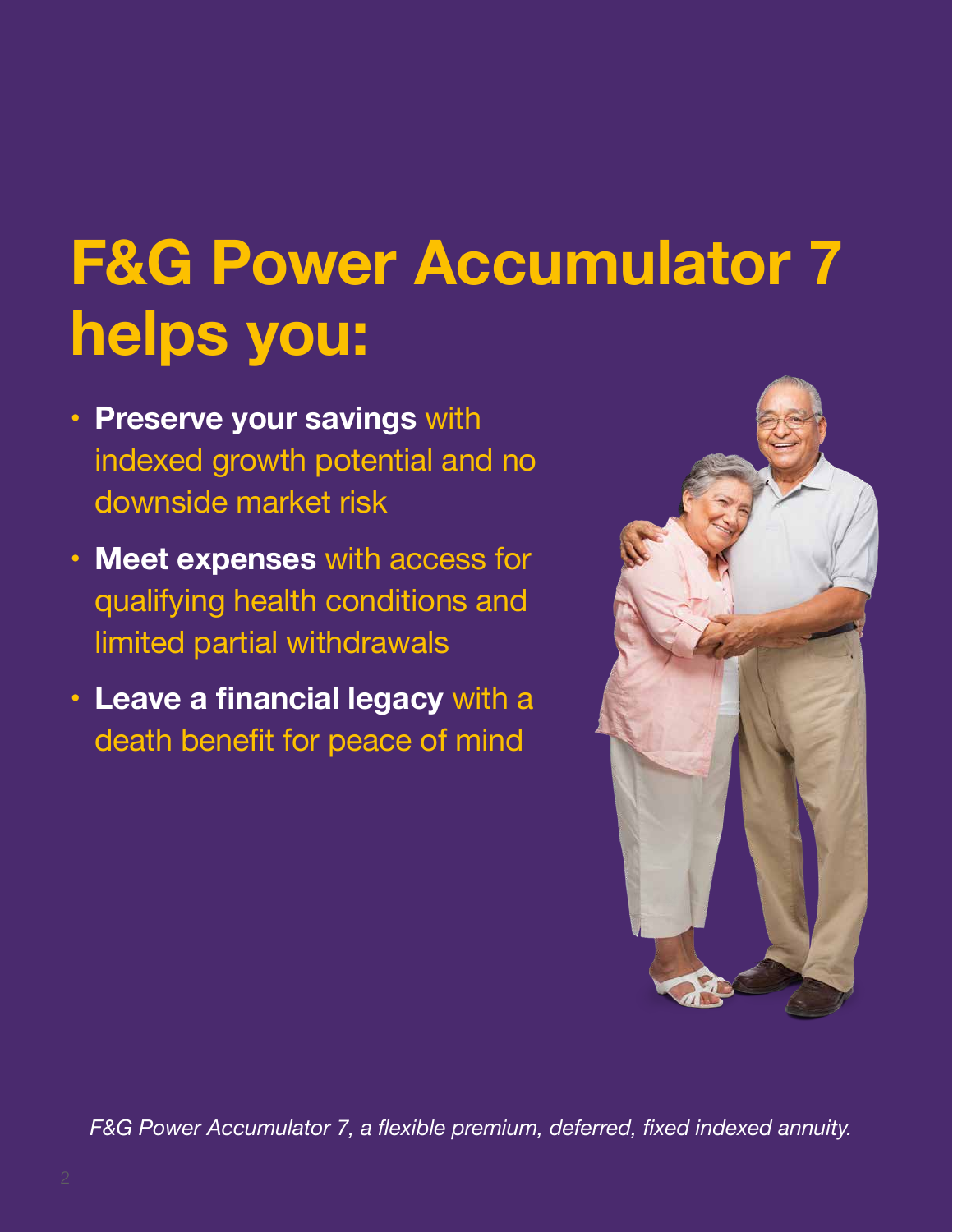# **Who is F&G?**

Since 1959, F&G has been the silent, unseen enabler of the hopes and dreams of millions of Americans.

Today, we provide annuities and life insurance for over 700,000 people across the United States.

The people who hold our policies were introduced to us by someone they know - their financial or insurance professional. We collaborate with them to be partners in prosperity with you and the people you care about most.

**Working together we become something greater; we become agents of possibility, agents of empowerment, agents of stability and security in a volatile world.**

We work together, think together, succeed together. We collaborate to help you prosper.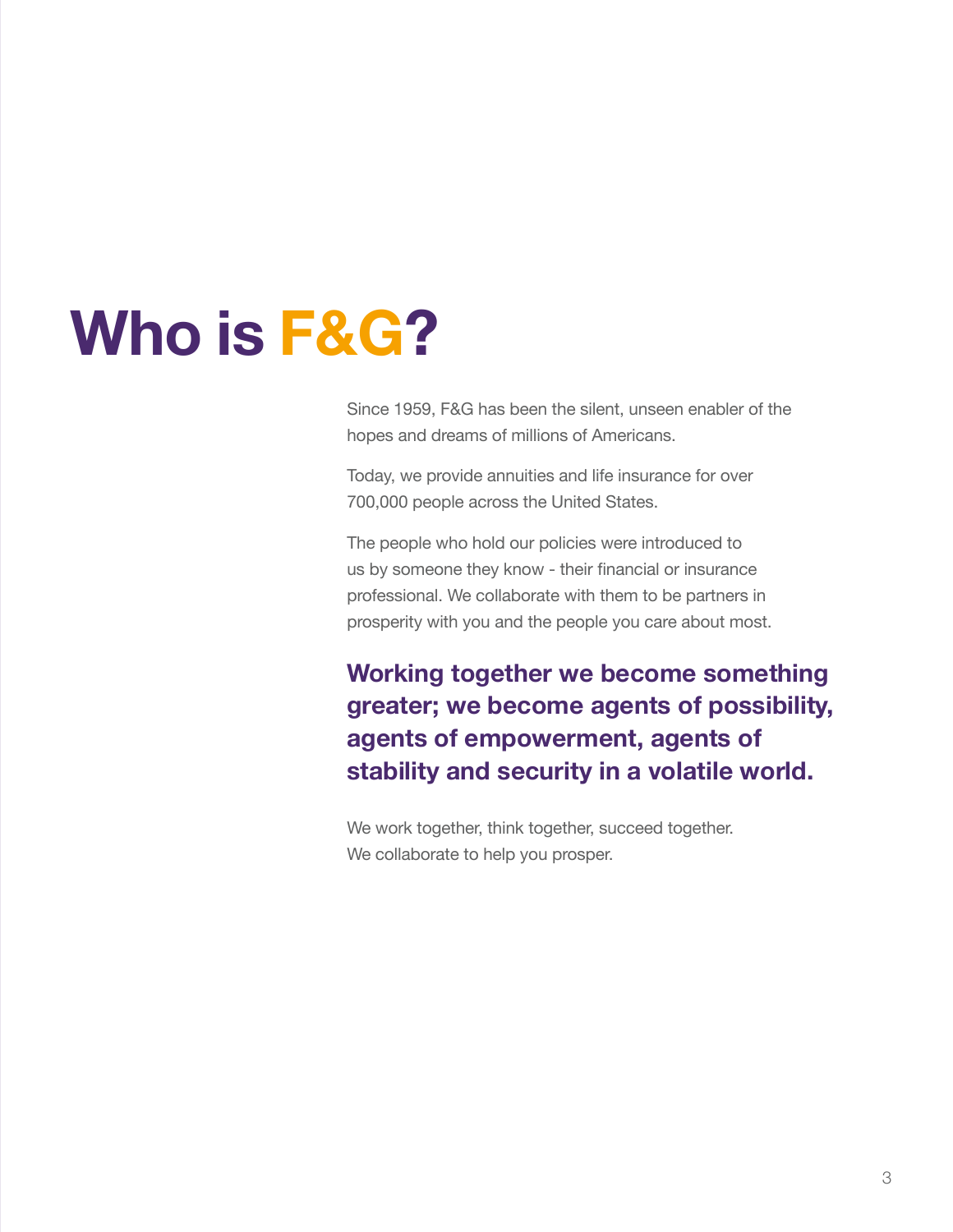### **What is an annuity?**

#### **An annuity is a long-term retirement tool that can be a cornerstone of your financial security and success.**

You pay a premium (think of it as your principal) to F&G, and F&G provides an annuity contract with unique benefits to you.

An annuity protects and potentially builds your savings, with the option of converting them into scheduled income payments for retirement.

If you're interested in an opportunity to grow your savings benchmarked to a market and exchange traded fund (ETF) index – without the risk of actually participating in the market – this **FIXED INDEXED ANNUITY** may be a good choice for you.

**This quick reference guide is intended to provide a helpful overview of F&G Power Accumulator 7. It is coupled with the Statement of Understanding (which will be referred to as the SOU) that explains this annuity in detail.** The SOU contains product information that is important and specific to you, to give you an understanding of this annuity. If you decide to complete an application, your financial or insurance professional will ask you to sign an acknowledgment to confirm you've received and read the SOU. In the event of any conflict between this guide and the SOU, the SOU prevails.

Your financial or insurance professional is able to explain the benefits and restrictions that apply in your state.

Read on and learn how F&G Power Accumulator can play an important part in your financial security.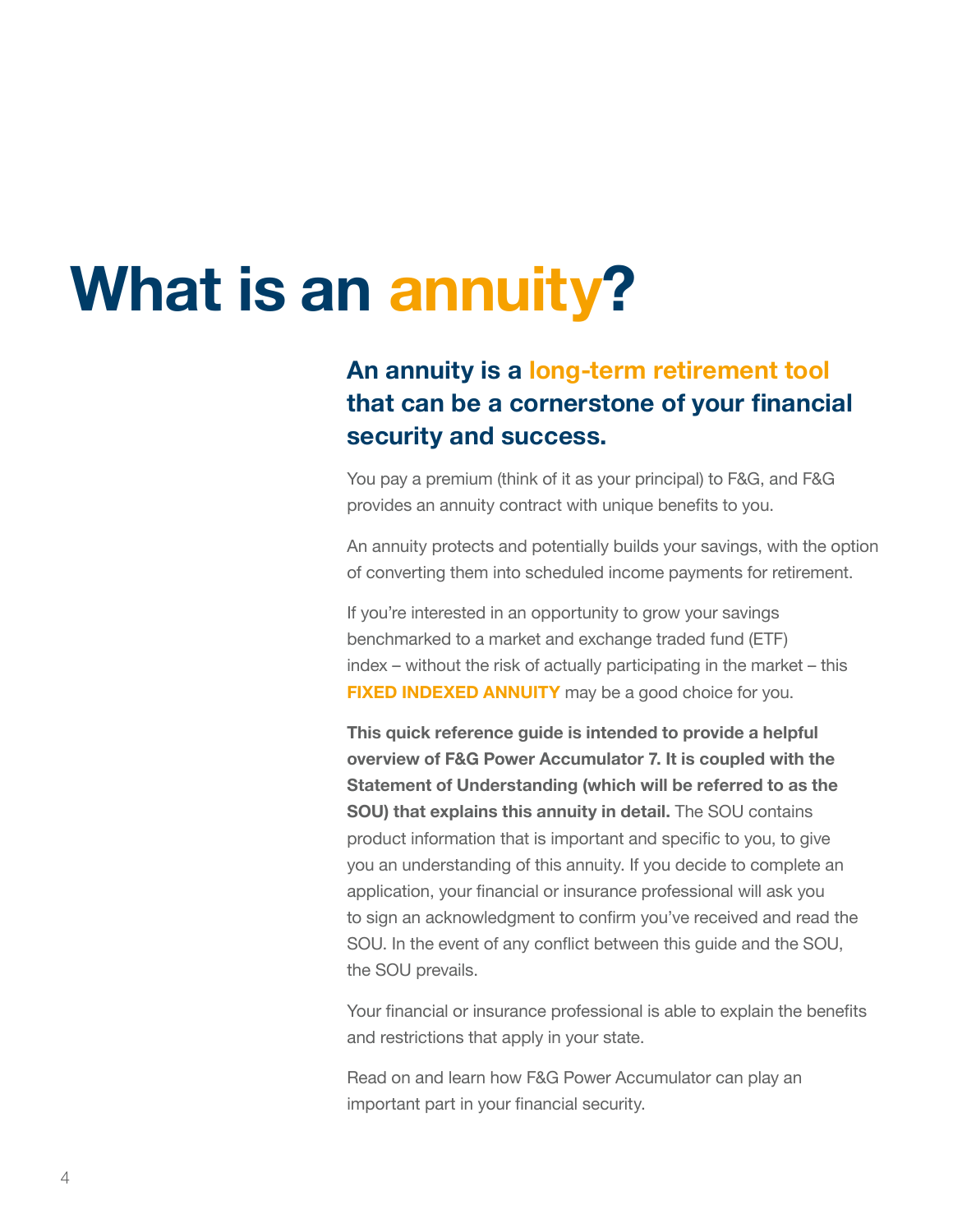# **What are exchange traded funds?**



#### **Exchange traded funds** (ETFs) **trade like stocks but can track an index, like the S&P 500®.**

They can hold a basket of assets (stocks or bonds) in a sector, such as a commodity or area of the market. They combine some of the features of stocks and mutual funds: the liquidity of stocks, and the diverse holdings of mutual funds.

You can benchmark the growth potential of your savings to any or all of the ETFs that are offered. Your savings are never directly invested in the ETFs.

#### **BLACKROCK PROVIDES EXPERIENCED MANAGEMENT**

BlackRock draws on the knowledge of its investment teams in 30 countries to professionally manage the largest investment fund in the world. It is the world's largest provider of ETFs, managing over 8.67 trillion dollars of assets (Q4 2020).

#### **YOU CAN TAILOR YOUR CHOICE TO YOUR OWN PREFERENCES**

If you have an interest in a particular area of the market, you may accommodate it – with the benefit of diversification in that sector.

Ask your financial or insurance professional today about the potential interest earning options F&G benchmarks to ETFs from iShares by BlackRock.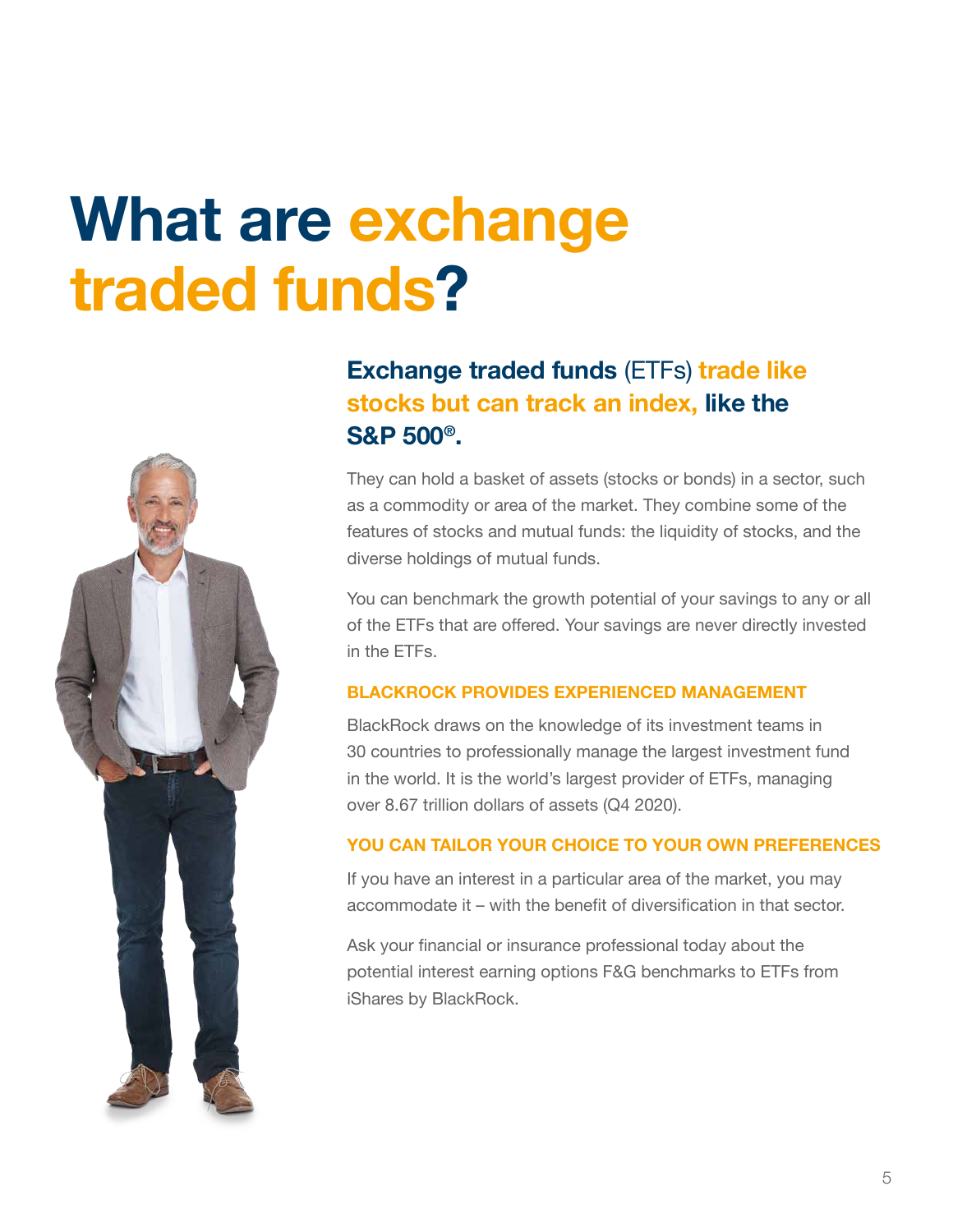# **Is F&G Power Accumulator 7 a good option for you?**

**F&G Power Accumulator 7 protects your savings from market risks while potentially giving you market-based growth with tax-deferred earnings. It is a long-term retirement planning product with these important features:**

- **•** Your account will never lose value due to market declines; your savings are protected from downside risk.
- **•** You can choose from several options for potential growth: one fixed interest option (with a guaranteed rate) and additional options benchmarked to ETFs and indexes.
- **•** Any growth of your savings is tax-deferred (you pay taxes only when you make withdrawals or receive income in the future).
- **•** At any time before maturity, you may add more premium to your account value.
- **•** You'll have full access to your account for unexpected health care costs, namely qualifying home health or nursing home care, or in the event of terminal illness. This benefit applies to conditions that arise one year or more after the contract begins.
- **•** From day one you have a death benefit for peace of mind.
- **•** You may withdraw your money at any time. Withdrawals in year one, or withdrawals in years 2-7 of over 10% of your account value, will incur withdrawal charges.

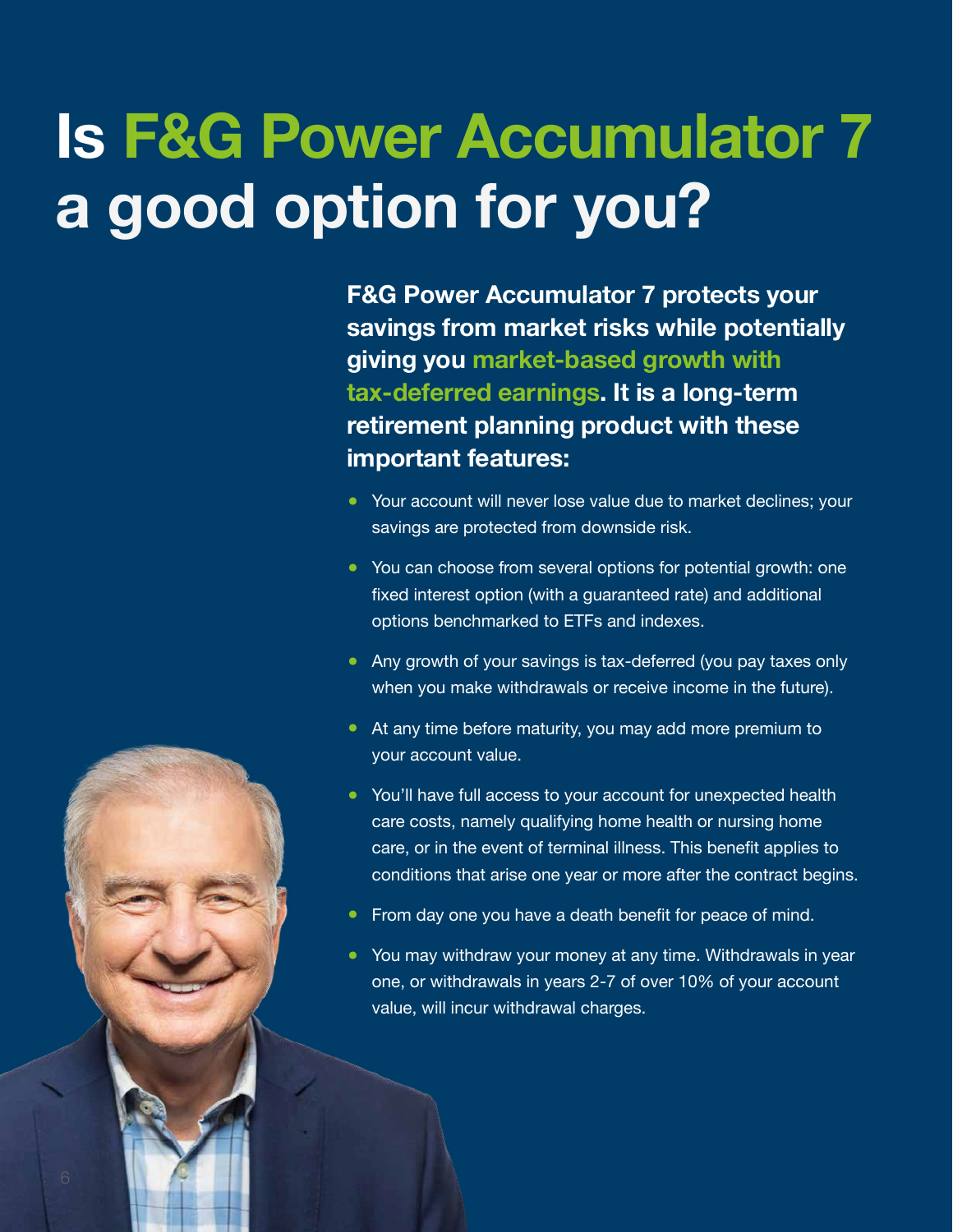### **GROWTH POTENTIAL**

#### **Your choice for tax-deferred growth**

#### **You choose any combination of these potential interest earning options:**

- **•** A fixed interest option (we set the rate annually; it's guaranteed not to be below 1%)
- Several options benchmarked to ETFs:
	- **•** iShares Core S&P 500
	- iShares MSCI EAFE
	- iShares U.S. Real Estate
	- iShares Gold Trust
- Additional options benchmarked to indexes:
	- Balanced Asset 10 Index™
	- Balanced Asset 5 Index™

Each option is subject to participation rates and/or spreads. You are not investing directly in the index or ETF. We protect you from downside market risk, and you are guaranteed not to lose money due to market declines.

At the end of each crediting period, any gains are locked in.

All options may not be available in all states, so please check with your financial or insurance professional.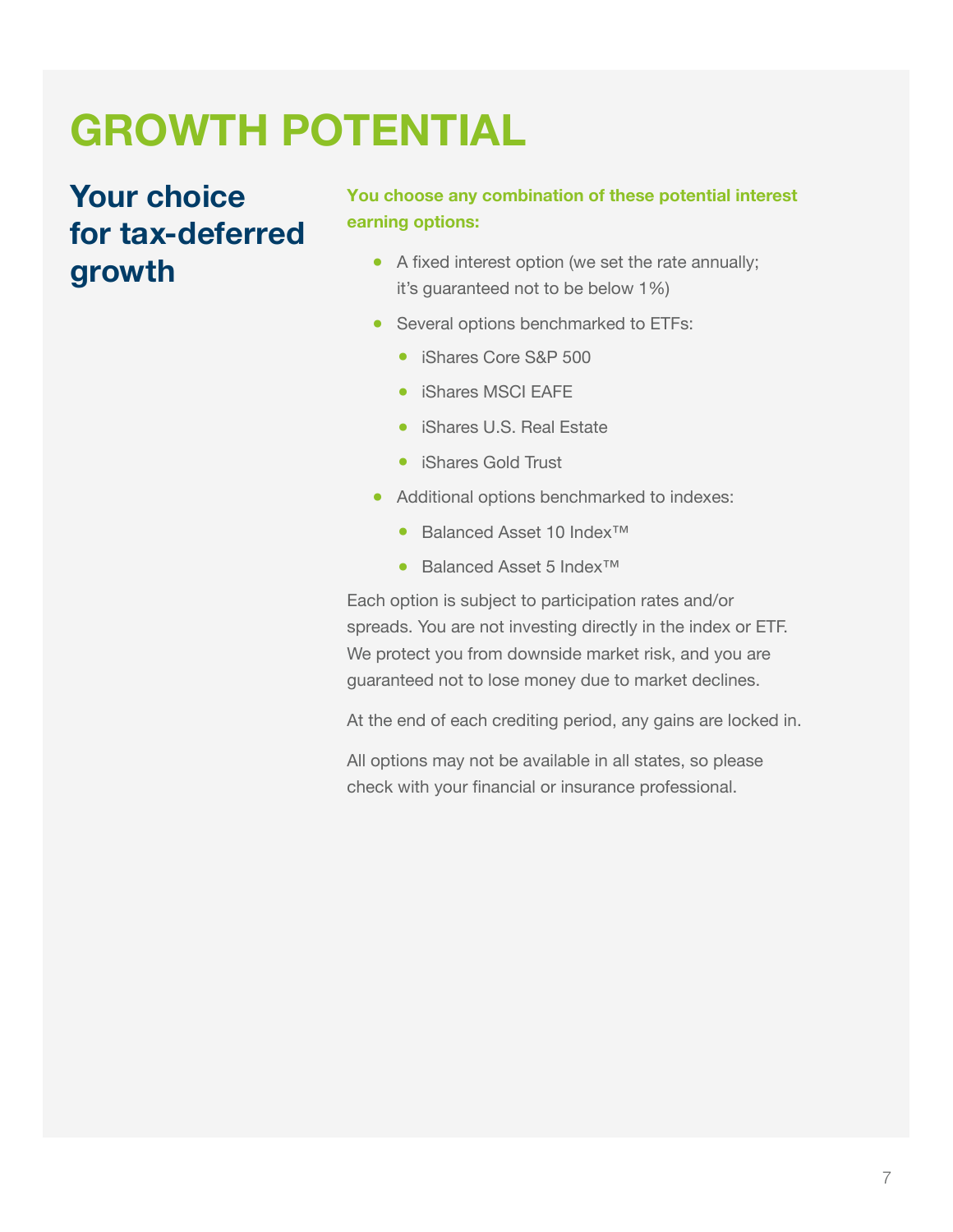### **KEY BENEFITS...**

**Access for unexpected health care costs**

**If you need home health or nursing home care, or in the event of terminal illness, you may access your total account value with no surrender charges or Market Value Adjustment** (MVA)**.** The diagnosis of terminal illness, or the beginning of home health or nursing home care, must occur at least one year after the contract is issued. These are defined conditions, and this benefit may vary from state to state.

#### **Death benefits**

**Your account value is paid as a lump sum death benefit to the beneficiary you name in your contract.** You have the comfort of leaving a fund that your beneficiary will receive directly and have access to without delay.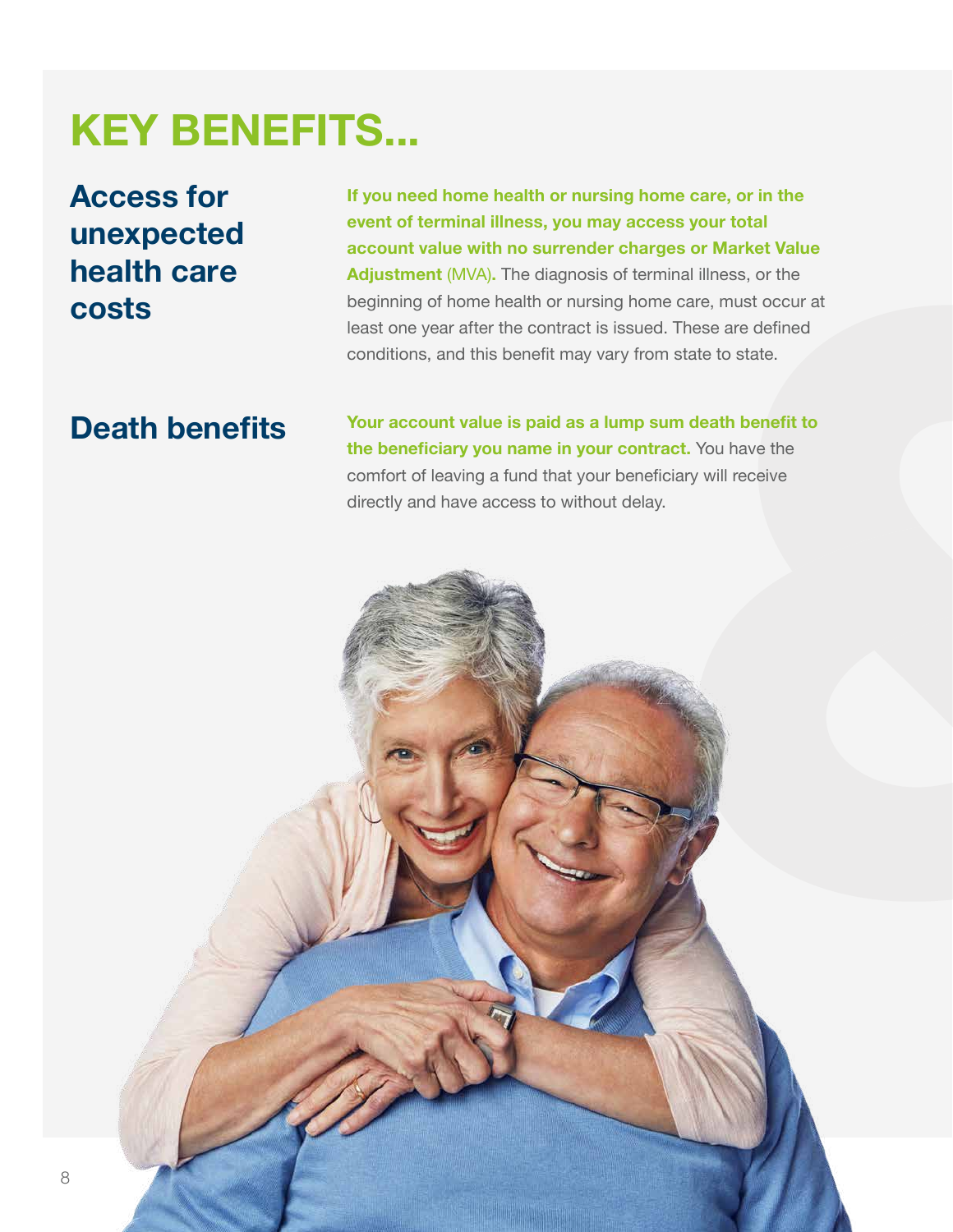### **...AND PEACE OF MIND**

#### **Ability to withdraw**

See the SOU for details on surrender charges and MVA. **You may withdraw your money at any time.** We know you may have unexpected opportunities or expenses. You'll have penalty-free access to 10% of the total account value in years 2-7. Any other withdrawals will incur surrender charges and an MVA.

The surrender charge in contract year one is 9% of the withdrawal, and this percentage decreases each year over 7 years.

**What is a Market Value Adjustment?** Any time a withdrawal incurs a surrender charge, an MVA will be made. The MVA is based on a formula that takes into account changes in the rates since the contract was issued. Generally, if rates have risen, the MVA will decrease the surrender value; if they have fallen, the MVA will increase the surrender value.

The MVA does not apply in the following states: AK, AL, CT, ID, IL, MN, MO, MS, MT, OR, PA and WA.

#### **Annuitization**

**You don't have to worry about outliving your assets – you can turn your annuity into scheduled income payments for life on its maturity date.** The maturity date of your F&G Power Accumulator 7 annuity is set when it is issued.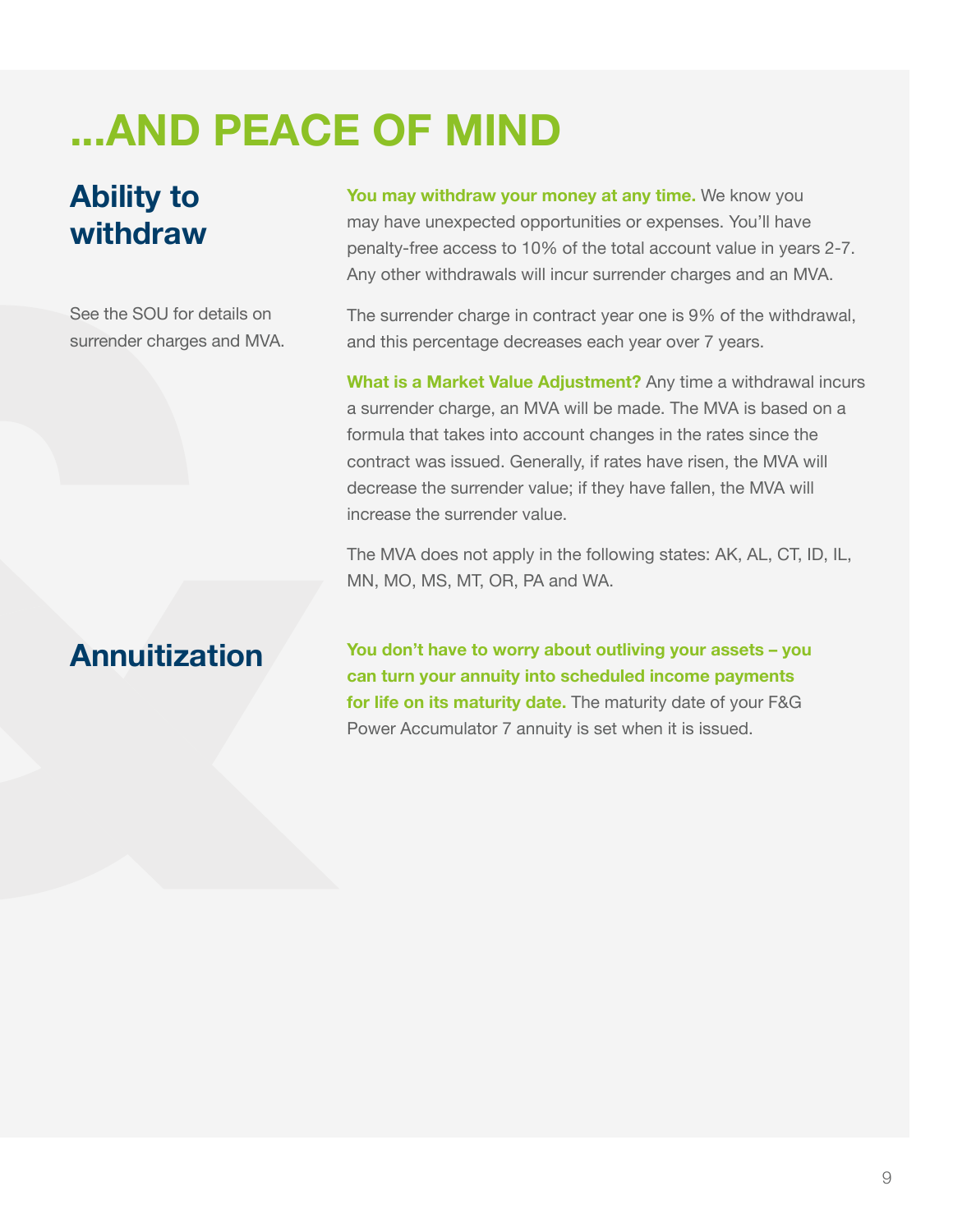### **TAX INFORMATION**

**The annuity is tax-deferred which means you don't pay taxes on the interest as it's earned, only when you withdraw it**

Tax deferral may not be available if the annuity owner is an entity, such as a business.

Withdrawals are treated as coming from earnings first (taxable) and then as a return of your premium. If you withdraw money before age 59 ½, you may also pay a 10% penalty to the IRS.

Please keep in mind that buying an annuity in an IRA or other tax-qualified retirement account offers no additional tax benefit, since the retirement account is already tax-deferred. If your annuity contract is within a tax-qualified plan, you may be required to take minimum distributions beginning at age 72.

You may exchange one tax-deferred annuity for another without paying tax on the earnings when you make the exchange. Before you do, compare the benefits, features and costs of the two annuities. You may pay a surrender charge on the annuity you are exchanging, and you may start a new surrender charge period with the new annuity.

F&G does not offer tax or legal advice. Consult a tax professional regarding your specific situation.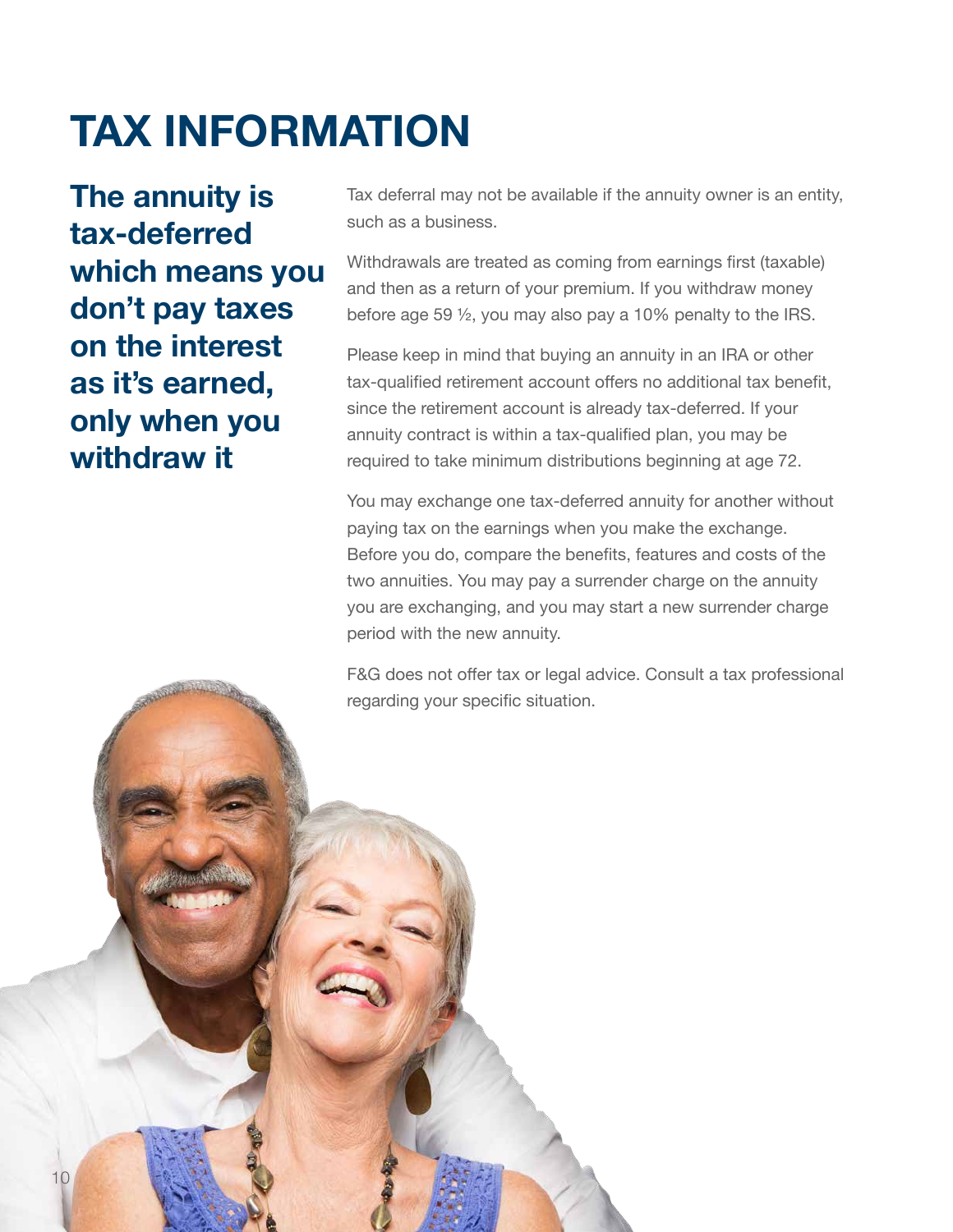#### **This document is not a legal contract. For the exact terms and conditions, refer to the annuity contract, which is issued by Fidelity & Guaranty Life Insurance Company, Des Moines, IA.**

"F&G" is the marketing name for Fidelity & Guaranty Life Insurance Company issuing insurance in the United States outside of New York. Life insurance and annuities issued by Fidelity & Guaranty Life Insurance Company, Des Moines, IA.

Fidelity & Guaranty Life Insurance Company offers a diverse portfolio of fixed and fixed indexed deferred annuities, immediate annuities and optional additional features. Annuities are long-term vehicles to help with retirement income needs. Before purchasing, consider your financial situation and alternatives available to you. Visit us at **[fglife.com](http://fglife.com)** for more information, and consult a financial or insurance professional who can help you determine the alternatives for your goals and needs.

Form Numbers: API-1018 (06-11), ACI-1018 (06-11), ICC11-1035 (11-11), ARI-1045 (11-12), ARI-1049 (11-12), ARI-1050 (11-12), ARI-1051 (11-12), ARI-1052 (11-12), ARI-1056 (06-13), ARI-1075 (09-15), AR-1003 (01-11), AR-1004 (01-11), OM TSA 2009, ICC11- 1036 (11-11), ICC11-1043 (11-11), ICC11-1044 (11-11), ICC11-1045 (11-11), ICC11-1042 (11-11), ICC11-1052 (11-11), ICC11-1053 (11-11), ARI-2018 (03-19), ARI-1062 (11-13), ICC19-ARI-2018 (03-19), ICC15-1109 (11-15), et al.

This product is a deferred, fixed indexed annuity that provides a minimum guaranteed surrender value. You should understand how the minimum guaranteed surrender value is determined before purchasing an annuity contract.

Even though contract values may be affected by external indexes, the annuity is not an investment in the stock market and does not participate in any stock, bond, or equity investments. Indexed interest rates are subject to caps, participation rates and/or spreads, which may change at the discretion of F&G.

Interest rates are subject to change.

Volatility control seeks to provide smoother returns and mitigate sharp market fluctuations. While this type of strategy can lessen the impact of market downturns, it can also lessen the impact of market upturns, potentially limiting upside potential.

The provisions, riders and optional additional features of this product have limitations and restrictions, may have additional charges, and are subject to change. Contracts are subject to state availability, and certain restrictions may apply.

F&G may change your annuity contract from time to time, to follow federal and state laws and regulations. If this happens, we'll tell you in writing about the changes.

This product is offered on a group or individual basis, subject to state approval. For group contracts, the group certificate and master contract provide the terms and conditions, which are subject to the laws of the state where issued.

Surrender charges and a Market Value Adjustment (MVA) may apply to withdrawals. MVA may increase or decrease the surrender value. Withdrawals may be taxable and may be subject to penalties prior to age 59 ½. Withdrawals will reduce the available death benefit.

It is important to note that when the declared participation rate is greater than 100% and the index change percentage at the end of the index term period is 0 or negative, no index interest credits will be applied to the account value. Please see the Statement of Understanding for a detailed explanation.

iShares® and BlackRock® are registered trademarks of BlackRock, Inc. and its affiliates ("BlackRock") and are used under license. BlackRock has licensed certain trademarks and trade names of BlackRock to Fidelity and Guaranty Life Insurance Company ("F&G"). F&G's products and services are not sponsored, endorsed, sold, or promoted by BlackRock, and BlackRock makes no representations or warranties related to such products or services either to F&G or any other person or entity, including but not limited to the advisability of investing in the products of F&G. BlackRock has no obligation or

liability in connection with the operation, marketing, trading or sale of the products or services from F&G.

For more information on iShares, se[e ishares.com](https://ishares.com).

The Balanced Asset 10 IndexTM and Balanced Asset 5 IndexTM (the "Indexes") are the exclusive property of Canadian Imperial Bank of Commerce (Canadian Imperial Bank of Commerce, together with its affiliates, "CIBC"). CIBC has engaged Bloomberg Index Services Limited ("BISL") to maintain and to make certain calculations related to the Indexes. "Canadian Imperial Bank of Commerce", "CIBC" and "Index(es)" (collectively, the "CIBC Marks") are trademarks or service marks of CIBC. CIBC has licensed use of the Indexes and the CIBC Marks to Fidelity and Guaranty Life Insurance Company ("F&G") for use in one or more fixed indexed annuities offered by F&G (the "Product(s)"). CIBC is not the issuer of the Products and its sole contractual relationship with F&G is to license the Indexes and the CIBC Marks to F&G. CIBC developed the Indexes without considering the needs of F&G or any annuitant. CIBC makes no representation or warranty, express or implied, regarding the Indexes or their development and has no responsibilities, obligations or liabilities with respect to the inception, adjustment, maintenance, operation or calculation of the Indexes.

None of CIBC, BISL or any other third-party licensor (collectively, the "Index Parties") to CIBC is acting, or has been authorized to act, as an agent of F&G or has in any way sponsored, promoted, solicited, negotiated, endorsed, offered, sold, issued, supported, structured or priced any Products or provided investment advice to F&G. No Index Party is a fiduciary or agent of any purchaser, seller or holder of any Product, or has made any representation or warranty, express or implied, regarding the advisability of purchasing, selling or holding any Product or the ability of the Indexes to track corresponding or relative market performance. Purchasers of any Product neither acquire any interest in the Indexes nor enter into any relationship of any kind whatsoever with any of the Index Parties. No Index Party guarantees the timeliness, accurateness, or completeness of the Indexes or any data or information relating thereto and shall have no liability in connection with the Indexes or any data or information relating thereto. No Index Party shall have any liability with respect to any Product, nor any liability for any loss relating to any Product, whether arising directly or indirectly from the use of the Indexes, its methodologies or otherwise. The selection of an Index as a crediting option under any Product does not obligate F&G to invest annuity premiums in the components of such Index. Any obligation to invest annuity premiums received under the Products are determined solely by F&G.

BLOOMBERG is a trademark and service mark of Bloomberg Finance L.P. (collectively with BISL and their other affiliates, "Bloomberg"). Bloomberg is not affiliated with F&G or CIBC. Bloomberg's association with CIBC is limited to BISL's role to act as the administrator and calculation agent of each Index, which are the property of CIBC. Bloomberg does not guarantee the timeliness, accurateness, or completeness of the Indexes or any data or information relating thereto and shall have no liability in connection with the Indexes or any data or information relating thereto.

In calculating the level of the Balanced Asset 10 index and level of the Balanced Asset 5 index, the index methodology deducts a maintenance fee of 0.85% per year, calculated daily. This fee will

reduce the level of each Index and thus the amount of interest, if any, that will be credited to any Product. Furthermore, while the volatility control applied by CIBC as part of the index methodology may result in less fluctuation in rates of return as compared to indexes without volatility controls, it may also reduce the overall rate of return for products referencing one of the Indexes as compared to other indexes not subject to volatility controls.

For more information on the Balanced Asset 10 index, see indices. cibccm.com/CIBQB10E. For more information on the Balanced Asset 5 index, see indices.cibccm.com/CIBQB05E.

**Please contact us at 888.513.8797 or visit us at fglife.com for more information.**